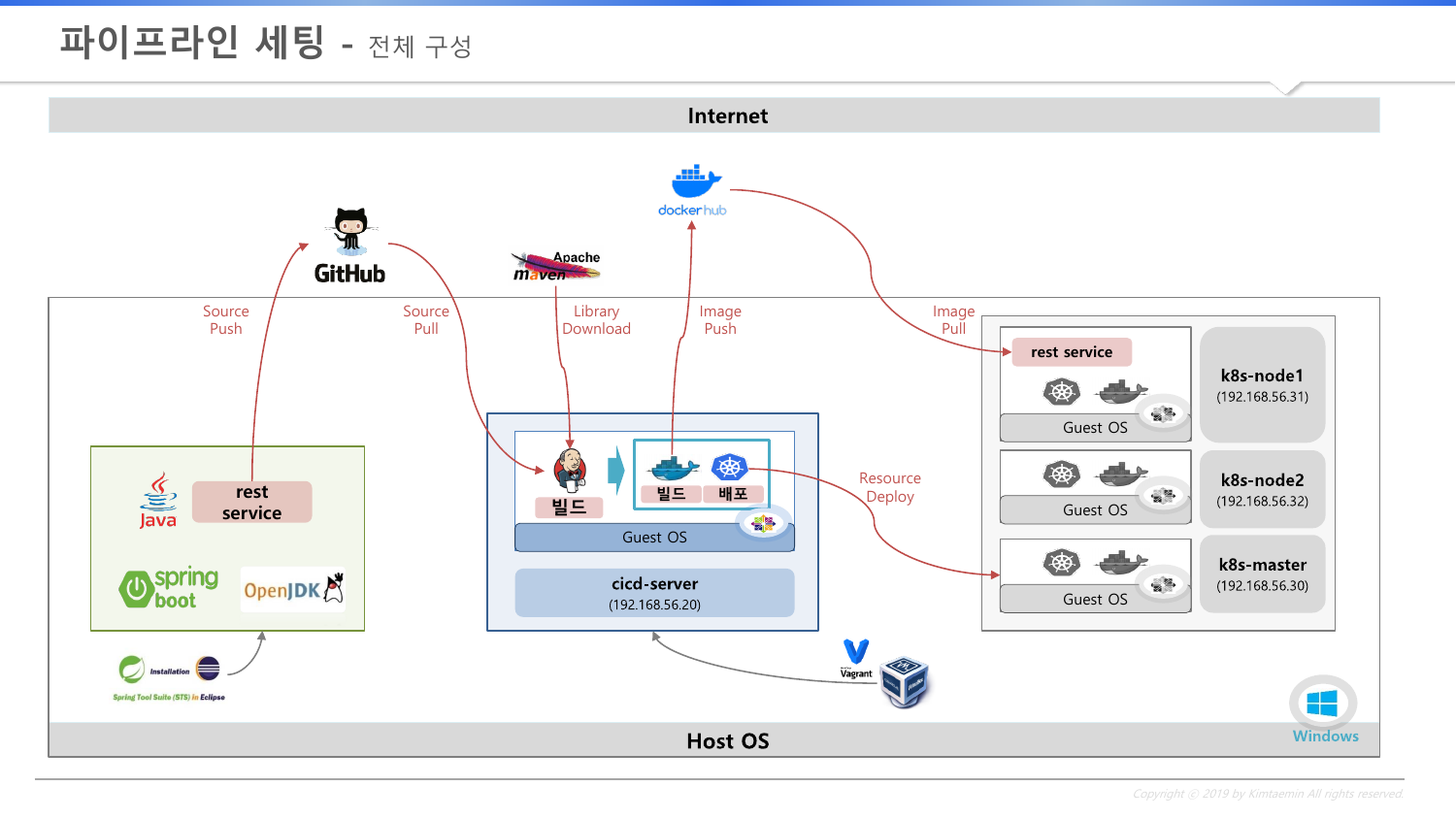## **파이프라인 세팅 -** 전체 구성